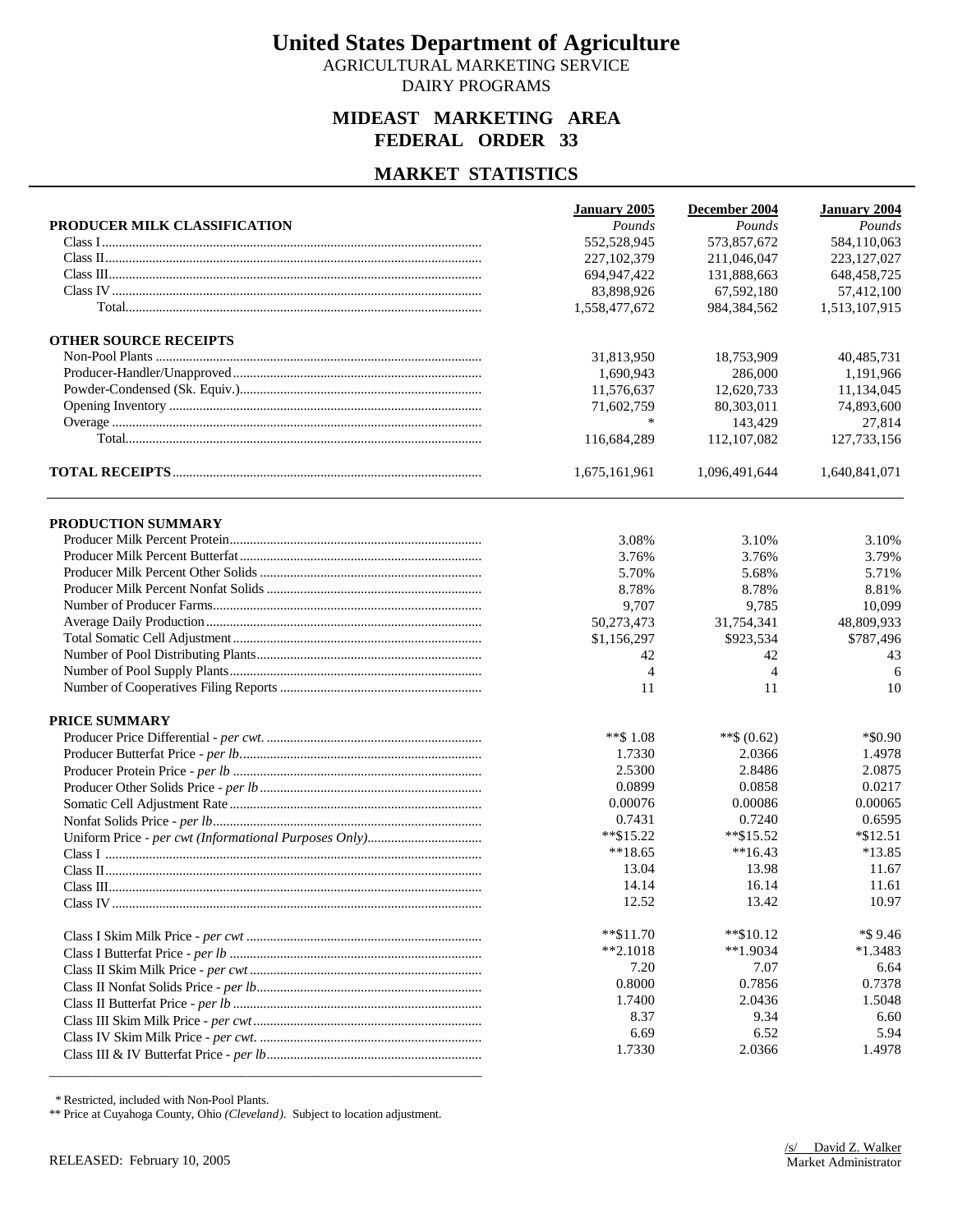AGRICULTURAL MARKETING SERVICE DAIRY PROGRAMS

### **MIDEAST MARKETING AREA FEDERAL ORDER 33**

#### **MARKET STATISTICS**

| 511,233,751<br>511,294,118<br>552,528,945<br>223,676,396<br>227, 102, 379<br>207,301,980<br>642,528,289<br>372,113,035<br>694, 947, 422<br>82,762,326<br>83,898,926<br>46,777,775<br>1,189,845,875<br>1,407,841,795<br>1,558,477,672<br><b>OTHER SOURCE RECEIPTS</b><br>10,512,838<br>31,813,950<br>31,554,042<br>1,483,760<br>1.690.943<br>1,242,485<br>12,288,422<br>12,148,171<br>11,576,637<br>81,043,183<br>83,018,882<br>71,602,759<br>$\ast$<br>$\ast$<br>527,429<br>105,328,203<br>116,684,289<br>128,491,009<br>1,295,174,078<br>1,675,161,961<br>1,536,332,804<br>PRODUCTION SUMMARY<br>3.06%<br>3.08%<br>3.07%<br>3.72%<br>3.76%<br>3.78%<br>5.71%<br>5.71%<br>5.70%<br>8.78%<br>8.78%<br>8.77%<br>9,792<br>9,707<br>9,942<br>42,494,496<br>50,273,473<br>48,546,269<br>\$829,912<br>\$682,455<br>\$1,156,297<br>41<br>43<br>42<br>4<br>4<br>6<br>11<br>10<br>11<br><b>PRICE SUMMARY</b><br>$**$ \$ 0.01<br>$**$ \$1.08<br>**\$0.98<br>1.7754<br>1.7330<br>1.8518<br>2.5300<br>1.7911<br>2.6613<br>0.0915<br>0.0899<br>0.0090<br>0.00079<br>0.00076<br>0.00066<br>0.7514<br>0.7431<br>0.6597<br>$*$ \$14.71<br>$*$ \$15.22<br>$*$ \$12.87<br>**13.59<br>$**15.79$<br>$**18.65$<br>13.36<br>13.04<br>12.90<br>14.70<br>14.14<br>11.89<br>12.74<br>12.21<br>12.52<br>**\$9.97<br>**\$8.55<br>$**\$11.70$<br>$**1.7638$<br>$*2.1018$<br>$*1.5244$<br>7.38<br>7.20<br>6.63<br>0.8200<br>0.8000<br>0.7367<br>1.7824<br>1.7400<br>1.8588<br>8.79<br>8.37<br>5.61<br>6.76<br>6.69<br>5.94<br>1.7754<br>1.7330<br>1.8518 |                              | February 2005 | <b>January 2005</b> | February 2004 |
|-----------------------------------------------------------------------------------------------------------------------------------------------------------------------------------------------------------------------------------------------------------------------------------------------------------------------------------------------------------------------------------------------------------------------------------------------------------------------------------------------------------------------------------------------------------------------------------------------------------------------------------------------------------------------------------------------------------------------------------------------------------------------------------------------------------------------------------------------------------------------------------------------------------------------------------------------------------------------------------------------------------------------------------------------------------------------------------------------------------------------------------------------------------------------------------------------------------------------------------------------------------------------------------------------------------------------------------------------------------------------------------------------------------------------------------------------------------------------------------------------------------------------------|------------------------------|---------------|---------------------|---------------|
|                                                                                                                                                                                                                                                                                                                                                                                                                                                                                                                                                                                                                                                                                                                                                                                                                                                                                                                                                                                                                                                                                                                                                                                                                                                                                                                                                                                                                                                                                                                             | PRODUCER MILK CLASSIFICATION | Pounds        | Pounds              | Pounds        |
|                                                                                                                                                                                                                                                                                                                                                                                                                                                                                                                                                                                                                                                                                                                                                                                                                                                                                                                                                                                                                                                                                                                                                                                                                                                                                                                                                                                                                                                                                                                             |                              |               |                     |               |
|                                                                                                                                                                                                                                                                                                                                                                                                                                                                                                                                                                                                                                                                                                                                                                                                                                                                                                                                                                                                                                                                                                                                                                                                                                                                                                                                                                                                                                                                                                                             |                              |               |                     |               |
|                                                                                                                                                                                                                                                                                                                                                                                                                                                                                                                                                                                                                                                                                                                                                                                                                                                                                                                                                                                                                                                                                                                                                                                                                                                                                                                                                                                                                                                                                                                             |                              |               |                     |               |
|                                                                                                                                                                                                                                                                                                                                                                                                                                                                                                                                                                                                                                                                                                                                                                                                                                                                                                                                                                                                                                                                                                                                                                                                                                                                                                                                                                                                                                                                                                                             |                              |               |                     |               |
|                                                                                                                                                                                                                                                                                                                                                                                                                                                                                                                                                                                                                                                                                                                                                                                                                                                                                                                                                                                                                                                                                                                                                                                                                                                                                                                                                                                                                                                                                                                             |                              |               |                     |               |
|                                                                                                                                                                                                                                                                                                                                                                                                                                                                                                                                                                                                                                                                                                                                                                                                                                                                                                                                                                                                                                                                                                                                                                                                                                                                                                                                                                                                                                                                                                                             |                              |               |                     |               |
|                                                                                                                                                                                                                                                                                                                                                                                                                                                                                                                                                                                                                                                                                                                                                                                                                                                                                                                                                                                                                                                                                                                                                                                                                                                                                                                                                                                                                                                                                                                             |                              |               |                     |               |
|                                                                                                                                                                                                                                                                                                                                                                                                                                                                                                                                                                                                                                                                                                                                                                                                                                                                                                                                                                                                                                                                                                                                                                                                                                                                                                                                                                                                                                                                                                                             |                              |               |                     |               |
|                                                                                                                                                                                                                                                                                                                                                                                                                                                                                                                                                                                                                                                                                                                                                                                                                                                                                                                                                                                                                                                                                                                                                                                                                                                                                                                                                                                                                                                                                                                             |                              |               |                     |               |
|                                                                                                                                                                                                                                                                                                                                                                                                                                                                                                                                                                                                                                                                                                                                                                                                                                                                                                                                                                                                                                                                                                                                                                                                                                                                                                                                                                                                                                                                                                                             |                              |               |                     |               |
|                                                                                                                                                                                                                                                                                                                                                                                                                                                                                                                                                                                                                                                                                                                                                                                                                                                                                                                                                                                                                                                                                                                                                                                                                                                                                                                                                                                                                                                                                                                             |                              |               |                     |               |
|                                                                                                                                                                                                                                                                                                                                                                                                                                                                                                                                                                                                                                                                                                                                                                                                                                                                                                                                                                                                                                                                                                                                                                                                                                                                                                                                                                                                                                                                                                                             |                              |               |                     |               |
|                                                                                                                                                                                                                                                                                                                                                                                                                                                                                                                                                                                                                                                                                                                                                                                                                                                                                                                                                                                                                                                                                                                                                                                                                                                                                                                                                                                                                                                                                                                             |                              |               |                     |               |
|                                                                                                                                                                                                                                                                                                                                                                                                                                                                                                                                                                                                                                                                                                                                                                                                                                                                                                                                                                                                                                                                                                                                                                                                                                                                                                                                                                                                                                                                                                                             |                              |               |                     |               |
|                                                                                                                                                                                                                                                                                                                                                                                                                                                                                                                                                                                                                                                                                                                                                                                                                                                                                                                                                                                                                                                                                                                                                                                                                                                                                                                                                                                                                                                                                                                             |                              |               |                     |               |
|                                                                                                                                                                                                                                                                                                                                                                                                                                                                                                                                                                                                                                                                                                                                                                                                                                                                                                                                                                                                                                                                                                                                                                                                                                                                                                                                                                                                                                                                                                                             |                              |               |                     |               |
|                                                                                                                                                                                                                                                                                                                                                                                                                                                                                                                                                                                                                                                                                                                                                                                                                                                                                                                                                                                                                                                                                                                                                                                                                                                                                                                                                                                                                                                                                                                             |                              |               |                     |               |
|                                                                                                                                                                                                                                                                                                                                                                                                                                                                                                                                                                                                                                                                                                                                                                                                                                                                                                                                                                                                                                                                                                                                                                                                                                                                                                                                                                                                                                                                                                                             |                              |               |                     |               |
|                                                                                                                                                                                                                                                                                                                                                                                                                                                                                                                                                                                                                                                                                                                                                                                                                                                                                                                                                                                                                                                                                                                                                                                                                                                                                                                                                                                                                                                                                                                             |                              |               |                     |               |
|                                                                                                                                                                                                                                                                                                                                                                                                                                                                                                                                                                                                                                                                                                                                                                                                                                                                                                                                                                                                                                                                                                                                                                                                                                                                                                                                                                                                                                                                                                                             |                              |               |                     |               |
|                                                                                                                                                                                                                                                                                                                                                                                                                                                                                                                                                                                                                                                                                                                                                                                                                                                                                                                                                                                                                                                                                                                                                                                                                                                                                                                                                                                                                                                                                                                             |                              |               |                     |               |
|                                                                                                                                                                                                                                                                                                                                                                                                                                                                                                                                                                                                                                                                                                                                                                                                                                                                                                                                                                                                                                                                                                                                                                                                                                                                                                                                                                                                                                                                                                                             |                              |               |                     |               |
|                                                                                                                                                                                                                                                                                                                                                                                                                                                                                                                                                                                                                                                                                                                                                                                                                                                                                                                                                                                                                                                                                                                                                                                                                                                                                                                                                                                                                                                                                                                             |                              |               |                     |               |
|                                                                                                                                                                                                                                                                                                                                                                                                                                                                                                                                                                                                                                                                                                                                                                                                                                                                                                                                                                                                                                                                                                                                                                                                                                                                                                                                                                                                                                                                                                                             |                              |               |                     |               |
|                                                                                                                                                                                                                                                                                                                                                                                                                                                                                                                                                                                                                                                                                                                                                                                                                                                                                                                                                                                                                                                                                                                                                                                                                                                                                                                                                                                                                                                                                                                             |                              |               |                     |               |
|                                                                                                                                                                                                                                                                                                                                                                                                                                                                                                                                                                                                                                                                                                                                                                                                                                                                                                                                                                                                                                                                                                                                                                                                                                                                                                                                                                                                                                                                                                                             |                              |               |                     |               |
|                                                                                                                                                                                                                                                                                                                                                                                                                                                                                                                                                                                                                                                                                                                                                                                                                                                                                                                                                                                                                                                                                                                                                                                                                                                                                                                                                                                                                                                                                                                             |                              |               |                     |               |
|                                                                                                                                                                                                                                                                                                                                                                                                                                                                                                                                                                                                                                                                                                                                                                                                                                                                                                                                                                                                                                                                                                                                                                                                                                                                                                                                                                                                                                                                                                                             |                              |               |                     |               |
|                                                                                                                                                                                                                                                                                                                                                                                                                                                                                                                                                                                                                                                                                                                                                                                                                                                                                                                                                                                                                                                                                                                                                                                                                                                                                                                                                                                                                                                                                                                             |                              |               |                     |               |
|                                                                                                                                                                                                                                                                                                                                                                                                                                                                                                                                                                                                                                                                                                                                                                                                                                                                                                                                                                                                                                                                                                                                                                                                                                                                                                                                                                                                                                                                                                                             |                              |               |                     |               |
|                                                                                                                                                                                                                                                                                                                                                                                                                                                                                                                                                                                                                                                                                                                                                                                                                                                                                                                                                                                                                                                                                                                                                                                                                                                                                                                                                                                                                                                                                                                             |                              |               |                     |               |
|                                                                                                                                                                                                                                                                                                                                                                                                                                                                                                                                                                                                                                                                                                                                                                                                                                                                                                                                                                                                                                                                                                                                                                                                                                                                                                                                                                                                                                                                                                                             |                              |               |                     |               |
|                                                                                                                                                                                                                                                                                                                                                                                                                                                                                                                                                                                                                                                                                                                                                                                                                                                                                                                                                                                                                                                                                                                                                                                                                                                                                                                                                                                                                                                                                                                             |                              |               |                     |               |
|                                                                                                                                                                                                                                                                                                                                                                                                                                                                                                                                                                                                                                                                                                                                                                                                                                                                                                                                                                                                                                                                                                                                                                                                                                                                                                                                                                                                                                                                                                                             |                              |               |                     |               |
|                                                                                                                                                                                                                                                                                                                                                                                                                                                                                                                                                                                                                                                                                                                                                                                                                                                                                                                                                                                                                                                                                                                                                                                                                                                                                                                                                                                                                                                                                                                             |                              |               |                     |               |
|                                                                                                                                                                                                                                                                                                                                                                                                                                                                                                                                                                                                                                                                                                                                                                                                                                                                                                                                                                                                                                                                                                                                                                                                                                                                                                                                                                                                                                                                                                                             |                              |               |                     |               |
|                                                                                                                                                                                                                                                                                                                                                                                                                                                                                                                                                                                                                                                                                                                                                                                                                                                                                                                                                                                                                                                                                                                                                                                                                                                                                                                                                                                                                                                                                                                             |                              |               |                     |               |
|                                                                                                                                                                                                                                                                                                                                                                                                                                                                                                                                                                                                                                                                                                                                                                                                                                                                                                                                                                                                                                                                                                                                                                                                                                                                                                                                                                                                                                                                                                                             |                              |               |                     |               |
|                                                                                                                                                                                                                                                                                                                                                                                                                                                                                                                                                                                                                                                                                                                                                                                                                                                                                                                                                                                                                                                                                                                                                                                                                                                                                                                                                                                                                                                                                                                             |                              |               |                     |               |
|                                                                                                                                                                                                                                                                                                                                                                                                                                                                                                                                                                                                                                                                                                                                                                                                                                                                                                                                                                                                                                                                                                                                                                                                                                                                                                                                                                                                                                                                                                                             |                              |               |                     |               |
|                                                                                                                                                                                                                                                                                                                                                                                                                                                                                                                                                                                                                                                                                                                                                                                                                                                                                                                                                                                                                                                                                                                                                                                                                                                                                                                                                                                                                                                                                                                             |                              |               |                     |               |
|                                                                                                                                                                                                                                                                                                                                                                                                                                                                                                                                                                                                                                                                                                                                                                                                                                                                                                                                                                                                                                                                                                                                                                                                                                                                                                                                                                                                                                                                                                                             |                              |               |                     |               |
|                                                                                                                                                                                                                                                                                                                                                                                                                                                                                                                                                                                                                                                                                                                                                                                                                                                                                                                                                                                                                                                                                                                                                                                                                                                                                                                                                                                                                                                                                                                             |                              |               |                     |               |
|                                                                                                                                                                                                                                                                                                                                                                                                                                                                                                                                                                                                                                                                                                                                                                                                                                                                                                                                                                                                                                                                                                                                                                                                                                                                                                                                                                                                                                                                                                                             |                              |               |                     |               |

\* Restricted, included with Non-Pool Plants.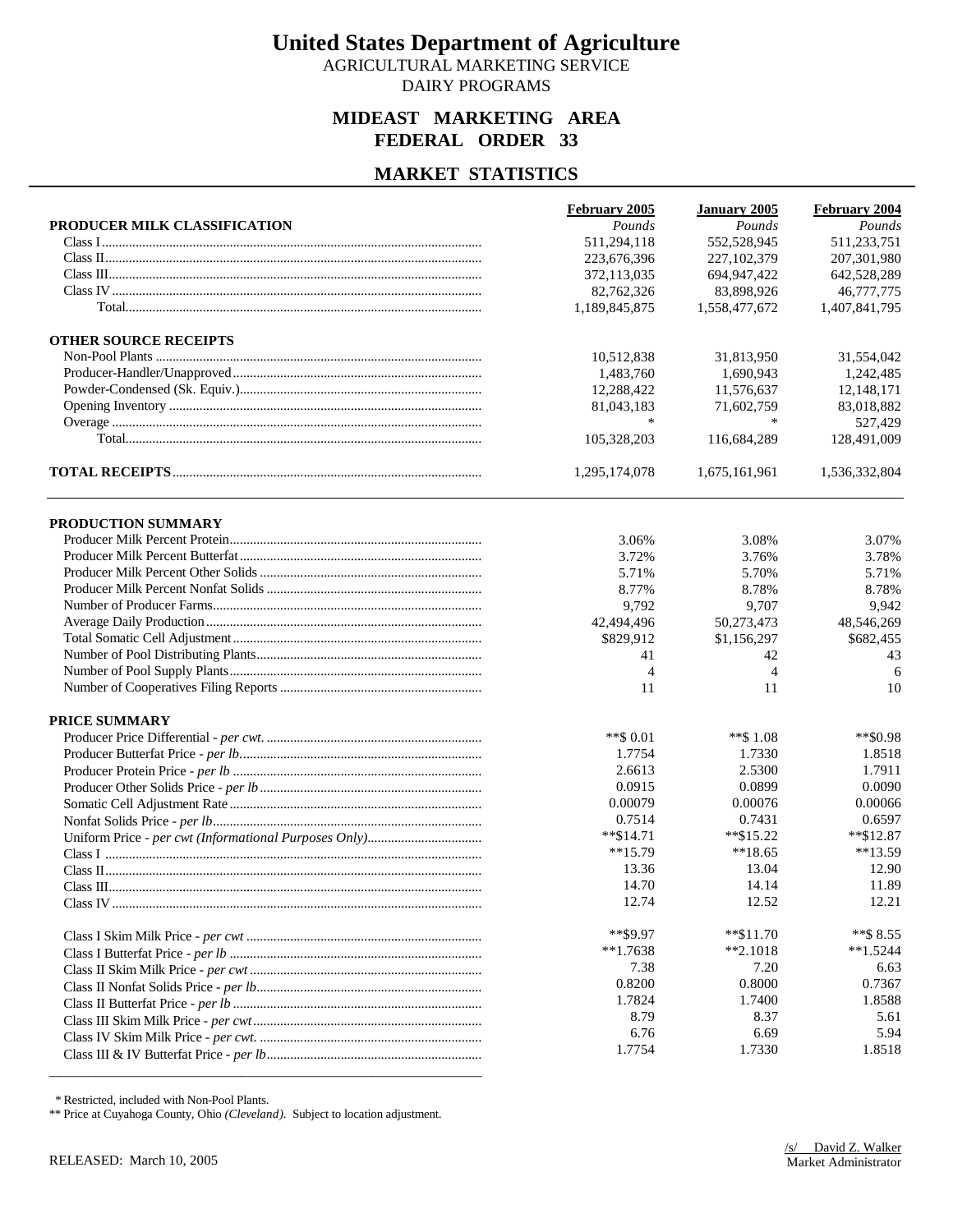AGRICULTURAL MARKETING SERVICE DAIRY PROGRAMS

### **MIDEAST MARKETING AREA FEDERAL ORDER 33**

#### **MARKET STATISTICS**

|                              | March 2005    | February 2005  | March 2004    |
|------------------------------|---------------|----------------|---------------|
| PRODUCER MILK CLASSIFICATION | Pounds        | Pounds         | Pounds        |
|                              | 547, 305, 540 | 511,294,118    | 577,389,945   |
|                              | 252,154,566   | 223,676,396    | 232,325,098   |
|                              | 776,491,795   | 372,113,035    | 448,165,471   |
|                              | 87,644,737    | 82,762,326     | 39,498,007    |
|                              | 1,663,596,638 | 1,189,845,875  | 1,297,378,521 |
| <b>OTHER SOURCE RECEIPTS</b> |               |                |               |
|                              | 25,250,385    | 10,512,838     | 11,608,191    |
|                              | 1,672,145     | 1,483,760      | 1,445,140     |
|                              | 14,500,483    | 12,288,422     | 15,360,010    |
|                              | 80,477,184    | 81,043,183     | 91,416,474    |
|                              | $\ast$        | $\ast$         | 322,121       |
|                              | 121,900,197   | 105,328,203    | 120, 151, 936 |
|                              | 1,785,496,835 | 1,295,174,078  | 1,417,530,457 |
| PRODUCTION SUMMARY           |               |                |               |
|                              | 3.05%         | 3.06%          | 3.05%         |
|                              | 3.71%         | 3.72%          | 3.72%         |
|                              | 5.73%         | 5.71%          | 5.70%         |
|                              | 8.78%         | 8.77%          | 8.75%         |
|                              | 9,719         | 9,792          | 9,967         |
|                              | 53,664,408    | 42,494,496     | 41,850,920    |
|                              | \$1,190,222   | \$829,912      | \$665,347     |
|                              | 42            | 41             | 44            |
|                              | 4             | $\overline{4}$ | 6             |
|                              | 11            | 11             | 10            |
| <b>PRICE SUMMARY</b>         |               |                |               |
|                              | $**$ \$ 0.87  | **\$ 0.01      | $*$ \$0.19    |
|                              | 1.7279        | 1.7754         | 2.3813        |
|                              | 2.5019        | 2.6613         | 2.0133        |
|                              | 0.0951        | 0.0915         | 0.0234        |
|                              | 0.00075       | 0.00079        | 0.00078       |
|                              | 0.7606        | 0.7514         | 0.6634        |
|                              | **\$14.95     | $*$ $$14.71$   | $*\$14.68$    |
|                              | $**17.43$     | $**15.79$      | *13.94        |
|                              | 13.25         | 13.36          | 14.79         |
|                              | 14.08         | 14.70          | 14.49         |
|                              | 12.66         | 12.74          | 14.10         |
|                              | $*$ $$11.59$  | $**$ \$9.97    | *\$ 7.96      |
|                              | $**1.7858$    | $**1.7638$     | $*1.7875$     |
|                              | 7.44          | 7.38           | 6.66          |
|                              | 0.8267        | 0.8200         | 0.7400        |
|                              | 1.7349        | 1.7824         | 2.3883        |
|                              | 8.32          | 8.79           | 6.38          |
|                              | 6.85          | 6.76           | 5.97          |
|                              | 1.7279        | 1.7754         | 2.3813        |
|                              |               |                |               |

\* Restricted, included with Non-Pool Plants.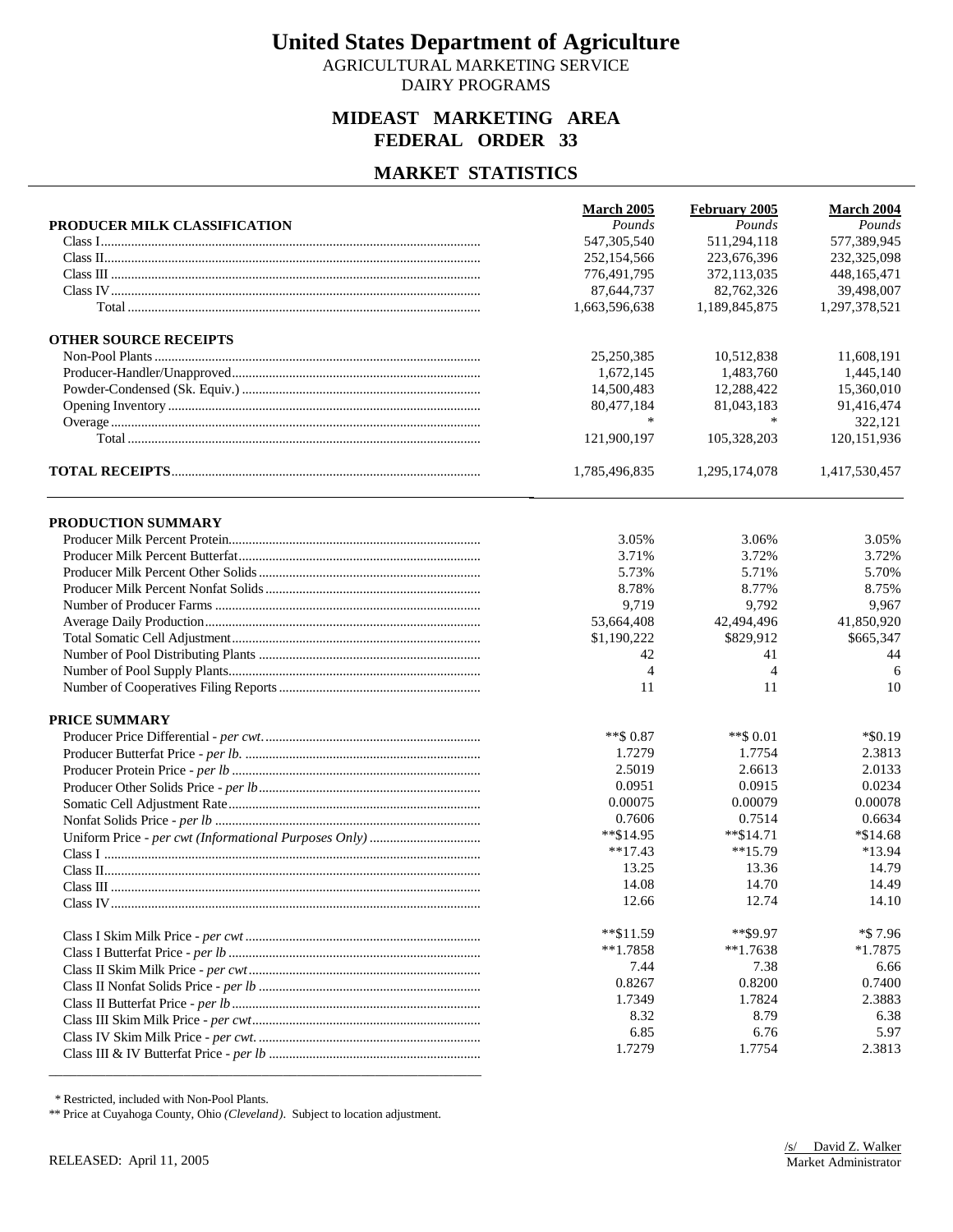AGRICULTURAL MARKETING SERVICE DAIRY PROGRAMS

### **MIDEAST MARKETING AREA FEDERAL ORDER 33**

#### **MARKET STATISTICS**

|                              | April 2005     | March 2005     | April 2004   |
|------------------------------|----------------|----------------|--------------|
| PRODUCER MILK CLASSIFICATION | Pounds         | Pounds         | Pounds       |
|                              | 535,461,685    | 547, 305, 540  | 544,176,824  |
|                              | 261, 545, 523  | 252,154,566    | 226,531,074  |
|                              | 552, 208, 178  | 776,491,795    | 44,787,307   |
|                              | 119,586,529    | 87,644,737     | 57,786,432   |
|                              | 1,468,801,915  | 1,663,596,638  | 873,281,637  |
| <b>OTHER SOURCE RECEIPTS</b> |                |                |              |
|                              | 9,172,095      | 25,250,385     | 7,069,962    |
|                              | $\ast$         | 1,672,145      |              |
|                              | 15,880,969     | 14,500,483     | 16,526,058   |
|                              | 82,382,683     | 80,477,184     | 77,546,632   |
|                              | 34,680         | $\ast$         | 225,225      |
|                              | 107,470,427    | 121,900,197    | 101,367,877  |
|                              | 1,576,272,342  | 1,785,496,835  | 974,649,514  |
| PRODUCTION SUMMARY           |                |                |              |
|                              | 3.00%          | 3.05%          | 3.01%        |
|                              | 3.64%          | 3.71%          | 3.66%        |
|                              | 5.72%          | 5.73%          | 5.71%        |
|                              | 8.72%          | 8.78%          | 8.72%        |
|                              | 9,847          | 9,719          | 9,535        |
|                              | 48,960,064     | 53,664,408     | 29,109,388   |
|                              | \$1,054,890    | \$1,190,222    | \$570,587    |
|                              | 41             | 42             | 42           |
|                              | $\overline{4}$ | $\overline{4}$ | 3            |
|                              | 11             | 11             | 10           |
| <b>PRICE SUMMARY</b>         |                |                |              |
|                              | $**$ \$ 0.15   | ** \$0.87      | $**\$(3.78)$ |
|                              | 1.6964         | 1.7279         | 2.5013       |
|                              | 2.7055         | 2.5019         | 3.4465       |
|                              | 0.1020         | 0.0951         | 0.1042       |
|                              | 0.00078        | 0.00075        | 0.00103      |
|                              | 0.7678         | 0.7606         | 0.6703       |
|                              | $*$ $$14.76$   | $*$ $$14.95$   | **\$15.88    |
|                              | $**16.13$      | $**17.43$      | $**15.64$    |
|                              | 13.24          | 13.25          | 15.21        |
|                              | 14.61          | 14.08          | 19.66        |
|                              | 12.61          | 12.66          | 14.57        |
|                              | $*$ $$10.35$   | $*$ $$11.59$   | **\$7.96     |
|                              | $**1.7559$     | $*1.7858$      | $*2.2725$    |
|                              | 7.54           | 7.44           | 6.66         |
|                              | 0.8378         | 0.8267         | 0.7400       |
|                              | 1.7034         | 1.7349         | 2.5083       |
|                              | 8.99           | 8.32           | 11.30        |
|                              | 6.91           | 6.85           | 6.03         |
|                              | 1.6964         | 1.7279         | 2.5013       |
|                              |                |                |              |

\* Restricted, included with Non-Pool Plants.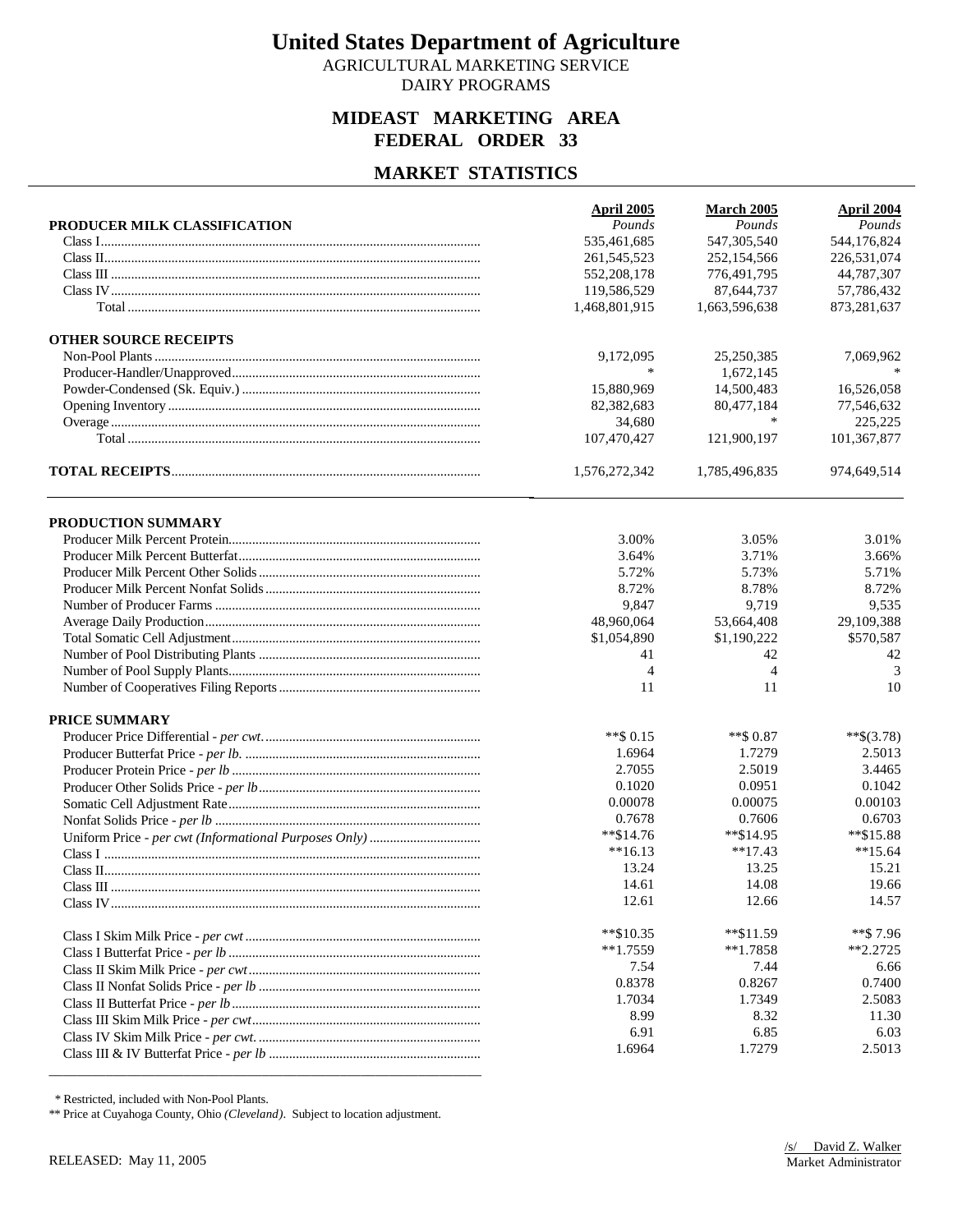AGRICULTURAL MARKETING SERVICE DAIRY PROGRAMS

### **MIDEAST MARKETING AREA FEDERAL ORDER 33**

#### **MARKET STATISTICS**

|                              | <b>May 2005</b> | April 2005     | <b>May 2004</b> |
|------------------------------|-----------------|----------------|-----------------|
| PRODUCER MILK CLASSIFICATION | Pounds          | Pounds         | Pounds          |
|                              | 527,061,182     | 535,461,685    | 501,647,870     |
|                              | 272,638,676     | 261,545,523    | 243,038,061     |
|                              | 816,608,117     | 552,208,178    | 50,125,048      |
|                              | 128,314,763     | 119,586,529    | 124,287,331     |
|                              | 1,744,622,738   | 1,468,801,915  | 919,098,310     |
| <b>OTHER SOURCE RECEIPTS</b> |                 |                |                 |
|                              | 28,345,695      | 9,172,095      | 36,106,209      |
|                              | 2,046,058       | $\ast$         |                 |
|                              | 17,545,447      | 15,880,969     | 16,628,917      |
|                              | 77,647,384      | 82,382,683     | 75,091,211      |
|                              | ∗               | 34,680         |                 |
|                              | 125,584,584     | 107,470,427    | 127,826,337     |
|                              | 1,870,207,322   | 1,576,272,342  | 1,046,924,647   |
| PRODUCTION SUMMARY           |                 |                |                 |
|                              | 2.99%           | 3.00%          | 2.97%           |
|                              | 3.60%           | 3.64%          | 3.58%           |
|                              | 5.73%           | 5.72%          | 5.72%           |
|                              | 8.72%           | 8.72%          | 8.69%           |
|                              | 9,757           | 9,847          | 8,944           |
|                              | 56,278,153      | 48,960,064     | 29,648,333      |
|                              | \$1,227,348     | \$1,054,890    | \$679,226       |
|                              | 42              | 41             | 41              |
|                              | $\overline{4}$  | $\overline{4}$ | 3               |
|                              | 11              | 11             | 10              |
| <b>PRICE SUMMARY</b>         |                 |                |                 |
|                              | **\$ $0.63$     | $**$ \$ 0.15   | $**\$(1.59)$    |
|                              | 1.5475          | 1.6964         | 2.4282          |
|                              | 2.5965          | 2.7055         | 3.7639          |
|                              | 0.1043          | 0.1020         | 0.1444          |
|                              | 0.00074         | 0.00078        | 0.00106         |
|                              | 0.7810          | 0.7678         | 0.6913          |
|                              | $*$ \$14.40     | $*$ \$14.76    | **\$18.99       |
|                              | $**16.80$       | $**16.13$      | $*21.65$        |
|                              | 12.78           | 13.24          | 15.03           |
|                              | 13.77           | 14.61          | 20.58           |
|                              | 12.20           | 12.61          | 14.50           |
|                              | $*$ $$11.14$    | $*$ \$10.35    | $*$ \$13.50     |
|                              | $**1.7292$      | $**1.7559$     | $*2.4637$       |
|                              | 7.61            | 7.54           | 6.74            |
|                              | 0.8456          | 0.8378         | 0.7489          |
|                              | 1.5545          | 1.7034         | 2.4352          |
|                              | 8.66            | 8.99           | 12.52           |
|                              | 7.03            | 6.91           | 6.22            |
|                              | 1.5475          | 1.6964         | 2.4282          |
|                              |                 |                |                 |

\* Restricted, included with Non-Pool Plants.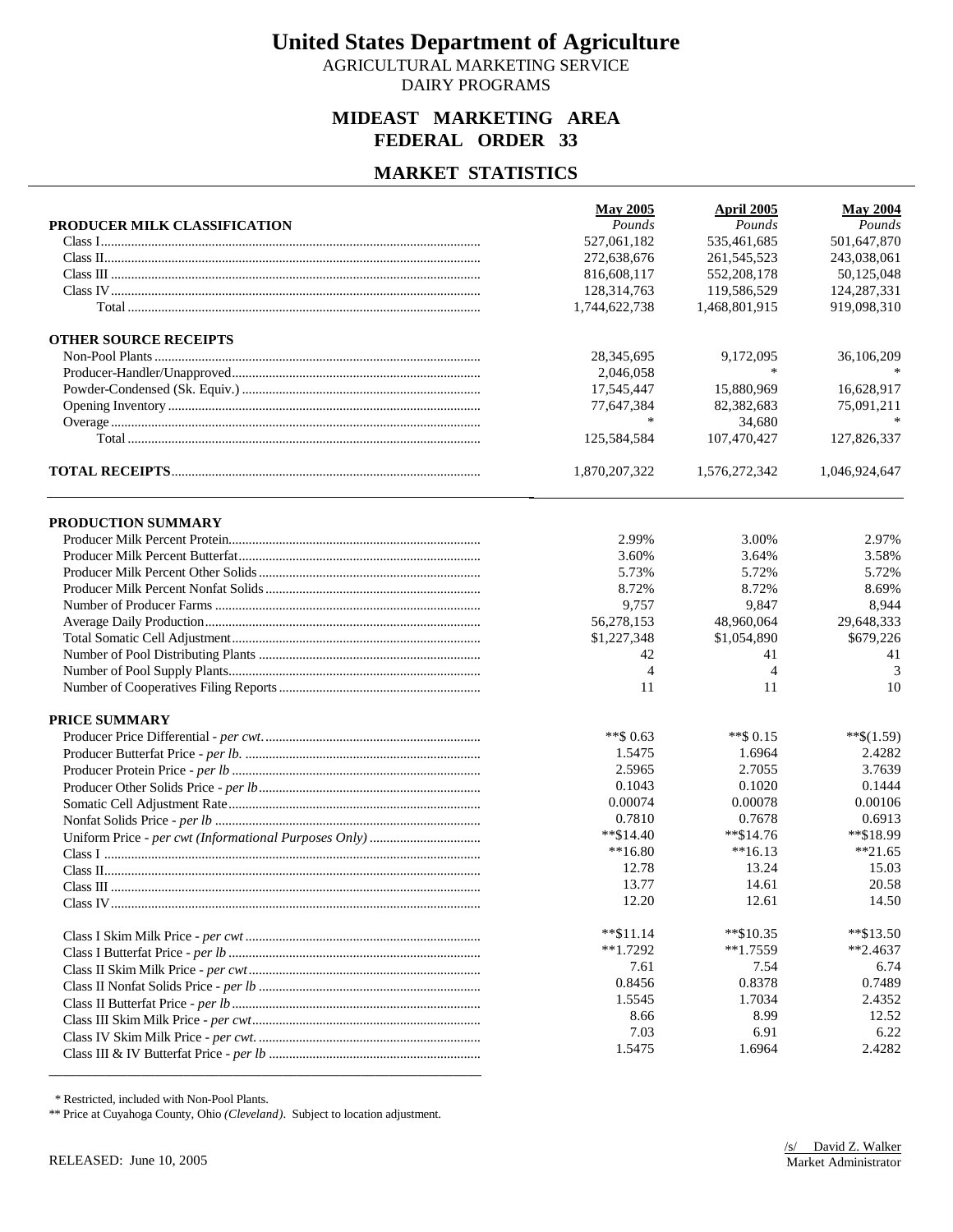AGRICULTURAL MARKETING SERVICE DAIRY PROGRAMS

### **MIDEAST MARKETING AREA FEDERAL ORDER 33**

### **MARKET STATISTICS**

|                              | <b>June 2005</b> | <b>May 2005</b> | <b>June 2004</b> |
|------------------------------|------------------|-----------------|------------------|
| PRODUCER MILK CLASSIFICATION | Pounds           | Pounds          | Pounds           |
|                              | 483,526,827      | 527,061,182     | 473,747,665      |
|                              | 275,005,786      | 272,638,676     | 240,827,861      |
|                              | 755,199,241      | 816,608,117     | 727,805,504      |
|                              | 114,930,585      | 128,314,763     | 109,918,780      |
|                              | 1,628,662,439    | 1,744,622,738   | 1,552,299,810    |
| <b>OTHER SOURCE RECEIPTS</b> |                  |                 |                  |
|                              | 28,942,163       | 28,345,695      | 29,601,788       |
|                              | 1,948,283        | 2,046,058       | 1,451,045        |
|                              | 18,608,166       | 17,545,447      | 19,186,166       |
|                              | 86,515,232       | 77,647,384      | 84,031,957       |
|                              | 106,019          | *               | 4,364            |
|                              | 136,119,863      | 125,584,584     | 134,275,320      |
|                              | 1,764,782,302    | 1,870,207,322   | 1,686,575,130    |
| PRODUCTION SUMMARY           |                  |                 |                  |
|                              | 2.92%            | 2.99%           | 2.95%            |
|                              | 3.52%            | 3.60%           | 3.56%            |
|                              | 5.74%            | 5.73%           | 5.71%            |
|                              | 8.66%            | 8.72%           | 8.66%            |
|                              | 9,714            | 9,757           | 10,391           |
|                              | 54,288,748       | 56,278,153      | 51,743,327       |
|                              | \$903,190        | \$1,227,348     | \$668,792        |
|                              | 42               | 42              | 41               |
|                              | 5                | $\overline{4}$  | $\overline{4}$   |
|                              | 11               | 11              | 10               |
| <b>PRICE SUMMARY</b>         |                  |                 |                  |
|                              | $**$ \$ 0.44     | **\$ 0.63       | **\$ 0.88        |
|                              | 1.5932           | 1.5475          | 2.1768           |
|                              | 2.5741           | 2.5965          | 3.1086           |
|                              | 0.1139           | 0.1043          | 0.1339           |
|                              | 0.00074          | 0.00074         | 0.00092          |
|                              | 0.7780           | 0.7810          | 0.7026           |
|                              | $*$ \$14.36      | $*$ \$14.40     | **\$18.56        |
|                              | $**15.62$        | $**16.80$       | $**23.13$        |
|                              | 13.06            | 12.78           | 14.31            |
|                              | 13.92            | 13.77           | 17.68            |
|                              | 12.33            | 12.20           | 13.72            |
|                              | $*$ \$10.58      | $*$ $$11.14$    | **\$14.98        |
|                              | $**1.5466$       | $*1.7292$       | $*2.4780$        |
|                              | 7.73             | 7.61            | 6.91             |
|                              | 0.8589           | 0.8456          | 0.7678           |
|                              | 1.6002           | 1.5545          | 2.1838           |
|                              | 8.65             | 8.66            | 10.43            |
|                              | 7.00             | 7.03            | 6.32             |
|                              | 1.5932           | 1.5475          | 2.1768           |
|                              |                  |                 |                  |

\* Restricted, included with Non-Pool Plants.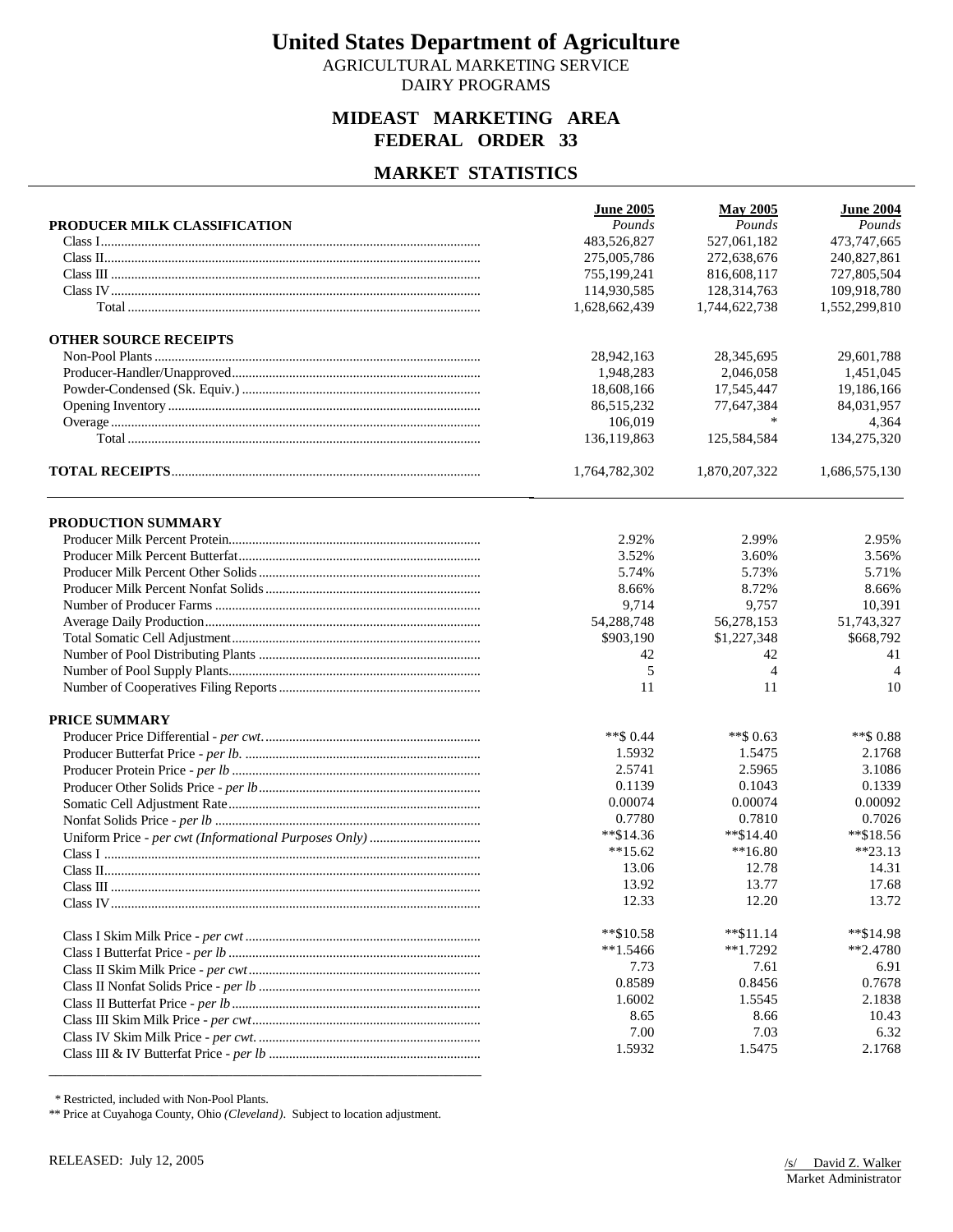AGRICULTURAL MARKETING SERVICE DAIRY PROGRAMS

### **MIDEAST MARKETING AREA FEDERAL ORDER 33**

### **MARKET STATISTICS**

|                              | <b>July 2005</b> | <b>June 2005</b> | <b>July 2004</b> |
|------------------------------|------------------|------------------|------------------|
| PRODUCER MILK CLASSIFICATION | Pounds           | Pounds           | Pounds           |
|                              | 497,080,576      | 483,526,827      | 520,455,927      |
|                              | 273,612,138      | 275,005,786      | 234,623,368      |
|                              | 768,991,006      | 755,199,241      | 652,628,835      |
|                              | 115,880,340      | 114,930,585      | 79,678,018       |
|                              | 1,655,564,060    | 1,628,662,439    | 1,487,386,148    |
| <b>OTHER SOURCE RECEIPTS</b> |                  |                  |                  |
|                              | 27,627,119       | 28,942,163       | 36,063,878       |
|                              | $\ast$           | 1,948,283        | 1,374,668        |
|                              | 18,687,892       | 18,608,166       | 19,384,146       |
|                              | 76,129,257       | 86,515,232       | 72,151,645       |
|                              | ∗                | 106,019          |                  |
|                              | 122,444,268      | 136,119,863      | 128,974,337      |
|                              | 1,778,008,328    | 1,764,782,302    | 1,616,360,485    |
| PRODUCTION SUMMARY           |                  |                  |                  |
|                              | 2.89%            | 2.92%            | 2.94%            |
|                              | 3.49%            | 3.52%            | 3.55%            |
|                              | 5.73%            | 5.74%            | 5.71%            |
|                              | 8.62%            | 8.66%            | 8.65%            |
|                              | 9,548            | 9,714            | 9,707            |
|                              | 53,405,292       | 54,288,748       | 47,980,198       |
|                              | \$504,546        | \$903,190        | \$369,105        |
|                              | 41               | 42               | 41               |
|                              | 5                | 5                | $\overline{4}$   |
|                              | 11               | 11               | 10               |
| <b>PRICE SUMMARY</b>         |                  |                  |                  |
|                              | **\$ 0.61        | ** \$0.44        | $**$ \$ 1.70     |
|                              | 1.8007           | 1.5932           | 2.0543           |
|                              | 2.4558           | 2.5741           | 2.3625           |
|                              | 0.1240           | 0.1139           | 0.1048           |
|                              | 0.00076          | 0.00074          | 0.00078          |
|                              | 0.7909           | 0.7780           | 0.7042           |
|                              | **\$14.96        | $*$ \$14.36      | $*$ \$16.55      |
|                              | $**15.89$        | $**15.62$        | $**19.95$        |
|                              | 13.79            | 13.06            | 14.00            |
|                              | 14.35            | 13.92            | 14.85            |
|                              | 13.17            | 12.33            | 13.31            |
|                              | $*$ $$10.73$     | $*$ $$10.58$     | **\$12.95        |
|                              | $**1.5810$       | $*1.5466$        | $*2.1288$        |
|                              | 7.73             | 7.73             | 7.03             |
|                              | 0.8589           | 0.8589           | 0.7811           |
|                              | 1.8077           | 1.6002           | 2.0613           |
|                              | 8.34             | 8.65             | 7.94             |
|                              | 7.12             | 7.00             | 6.34             |
|                              | 1.8007           | 1.5932           | 2.0543           |
|                              |                  |                  |                  |

\* Restricted, included with Non-Pool Plants.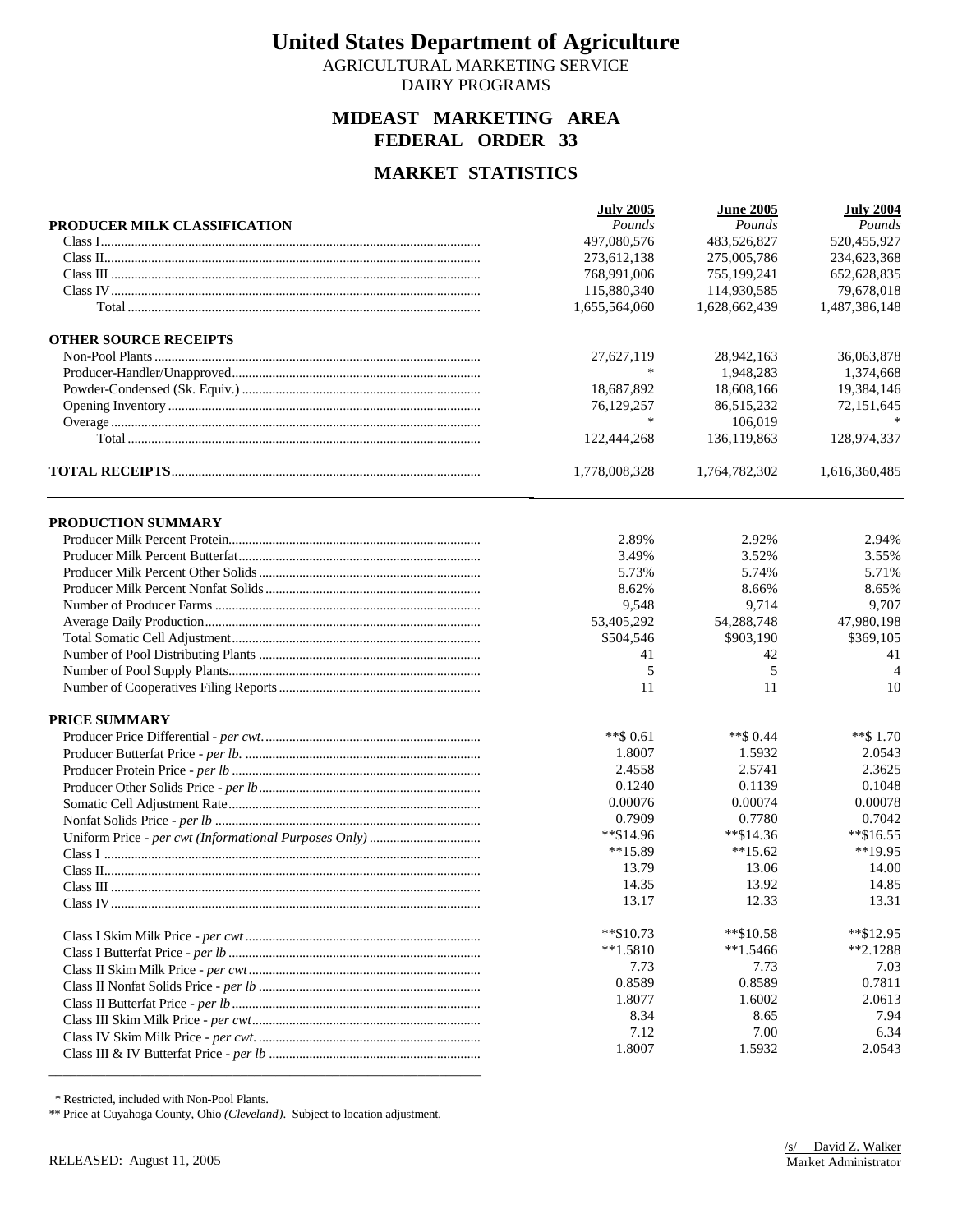AGRICULTURAL MARKETING SERVICE DAIRY PROGRAMS

### **MIDEAST MARKETING AREA FEDERAL ORDER 33**

#### **MARKET STATISTICS**

|                              | <b>August 2005</b> | <b>July 2005</b> | <b>August 2004</b> |
|------------------------------|--------------------|------------------|--------------------|
| PRODUCER MILK CLASSIFICATION | Pounds             | Pounds           | Pounds             |
|                              | 556,332,129        | 497,080,576      | 534,044,221        |
|                              | 265,051,108        | 273.612.138      | 247,268,930        |
|                              | 523,162,728        | 768,991,006      | 689,782,009        |
|                              | 72,505,814         | 115,880,340      | 75,051,913         |
|                              | 1,417,051,779      | 1,655,564,060    | 1,546,147,073      |
| <b>OTHER SOURCE RECEIPTS</b> |                    |                  |                    |
|                              | 28,241,026         | 27,627,119       | 29,612,553         |
|                              | $\ast$             | ∗                | 1,392,070          |
|                              | 19,707,706         | 18,687,892       | 18,114,766         |
|                              | 82,092,263         | 76,129,257       | 68,392,222         |
|                              | 142,446            | ∗                | 108,405            |
|                              | 130,183,441        | 122,444,268      | 117,620,016        |
|                              | 1,547,235,220      | 1,778,008,328    | 1,663,767,089      |
| PRODUCTION SUMMARY           |                    |                  |                    |
|                              | 2.93%              | 2.89%            | 2.99%              |
|                              | 3.50%              | 3.49%            | 3.58%              |
|                              | 5.71%              | 5.73%            | 5.71%              |
|                              | 8.64%              | 8.62%            | 8.70%              |
|                              | 9,049              | 9,548            | 10,282             |
|                              | 45,711,348         | 53,405,292       | 49,875,712         |
|                              | \$97,176           | \$504,546        | \$461,797          |
|                              | 42                 | 41               | 42                 |
|                              | 5                  | 5                | 6                  |
|                              | 11                 | 11               | 10                 |
| <b>PRICE SUMMARY</b>         |                    |                  |                    |
|                              | **\$ 1.34          | $**$ \$ 0.61     | $**$ \$ 0.57       |
|                              | 1.8246             | 1.8007           | 1.7941             |
|                              | 2.1619             | 2.4558           | 2.4663             |
|                              | 0.1317             | 0.1240           | 0.0676             |
|                              | 0.00072            | 0.00076          | 0.00076            |
|                              | 0.8119             | 0.7909           | 0.7112             |
|                              | $*$ \$14.94        | **\$14.96        | $*$ \$14.61        |
|                              | $**16.44$          | $**15.89$        | $**16.62$          |
|                              | 13.95              | 13.79            | 13.13              |
|                              | 13.60              | 14.35            | 14.04              |
|                              | 13.44              | 13.17            | 12.46              |
|                              | **\$10.29          | $*$ \$10.73      | **\$9.55           |
|                              | $**1.8596$         | $*1.5810$        | $*2.1152$          |
|                              | 7.81               | 7.73             | 7.07               |
|                              | 0.8678             | 0.8589           | 0.7856             |
|                              | 1.8316             | 1.8077           | 1.8011             |
|                              | 7.48               | 8.34             | 8.04               |
|                              | 7.31               | 7.12             | 6.40               |
|                              | 1.8246             | 1.8007           | 1.7941             |
|                              |                    |                  |                    |

\* Restricted, included with Non-Pool Plants.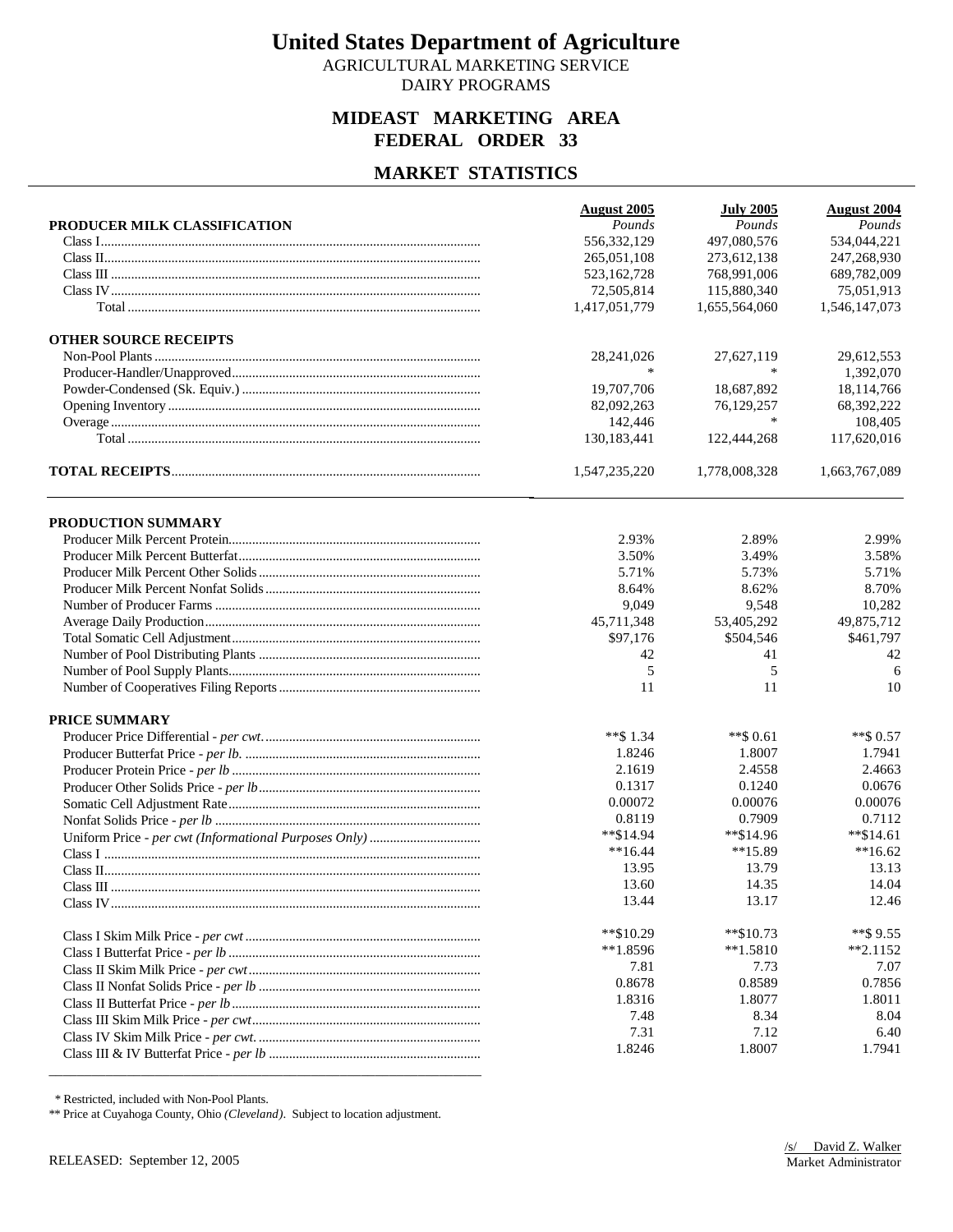AGRICULTURAL MARKETING SERVICE DAIRY PROGRAMS

### **MIDEAST MARKETING AREA FEDERAL ORDER 33**

### **MARKET STATISTICS**

|                              | September 2005 | <b>August 2005</b> | September 2004 |
|------------------------------|----------------|--------------------|----------------|
| PRODUCER MILK CLASSIFICATION | Pounds         | Pounds             | Pounds         |
|                              | 576,314,008    | 556, 332, 129      | 556,136,714    |
|                              | 248,204,611    | 265,051,108        | 234,879,130    |
|                              | 539,311,696    | 523, 162, 728      | 484,859,096    |
|                              | 67,394,851     | 72,505,814         | 60,603,530     |
|                              | 1,431,225,166  | 1,417,051,779      | 1,336,478,470  |
| <b>OTHER SOURCE RECEIPTS</b> |                |                    |                |
|                              | 27,935,805     | 28,241,026         | 21,758,957     |
|                              |                |                    | 1,721,404      |
|                              | 15,578,657     | 19,707,706         | 15,976,070     |
|                              | 77,012,674     | 82,092,263         | 71,258,842     |
|                              |                | 142,446            | 230,658        |
|                              | 120,527,136    | 130,183,441        | 110,945,931    |
|                              | 1,551,752,302  | 1,547,235,220      | 1,447,424,401  |
| PRODUCTION SUMMARY           |                |                    |                |
|                              | 3.01%          | 2.93%              | 3.03%          |
|                              | 3.59%          | 3.50%              | 3.61%          |
|                              | 5.69%          | 5.71%              | 5.69%          |
|                              | 8.70%          | 8.64%              | 8.72%          |
|                              | 9,031          | 9,049              | 10,224         |
|                              | 47,707,506     | 45,711,348         | 44,549,282     |
|                              | \$383,093      | \$97,176           | \$586,912      |
|                              | 41             | 42                 | 41             |
|                              | 5              | 5                  | 6              |
|                              | 11             | 11                 | 10             |
| <b>PRICE SUMMARY</b>         |                |                    |                |
|                              | **\$ $0.64$    | $**$ \$1.34        | $**$ \$ 0.34   |
|                              | 1.8872         | 1.8246             | 1.9354         |
|                              | 2.3009         | 2.1619             | 2.5431         |
|                              | 0.1411         | 0.1317             | 0.0589         |
|                              | 0.00075        | 0.00072            | 0.00079        |
|                              | 0.8222         | 0.8119             | 0.7167         |
|                              | $*$ \$14.94    | **\$14.94          | $*$ \$15.06    |
|                              | $**15.70$      | $**16.44$          | $**15.94$      |
|                              | 14.35          | 13.95              | 13.66          |
|                              | 14.30          | 13.60              | 14.72          |
|                              | 13.75          | 13.44              | 13.00          |
|                              | $**$ \$ 9.71   | **\$10.29          | $**$ \$9.96    |
|                              | $**1.8072$     | $*1.8596$          | $**1.8090$     |
|                              | 8.00           | 7.81               | 7.11           |
|                              | 0.8889         | 0.8678             | 0.7900         |
|                              | 1.8942         | 1.8316             | 1.9424         |
|                              | 7.97           | 7.48               | 8.23           |
|                              | 7.40           | 7.31               | 6.45           |
|                              | 1.8872         | 1.8246             | 1.9354         |

\* Restricted, included with Non-Pool Plants.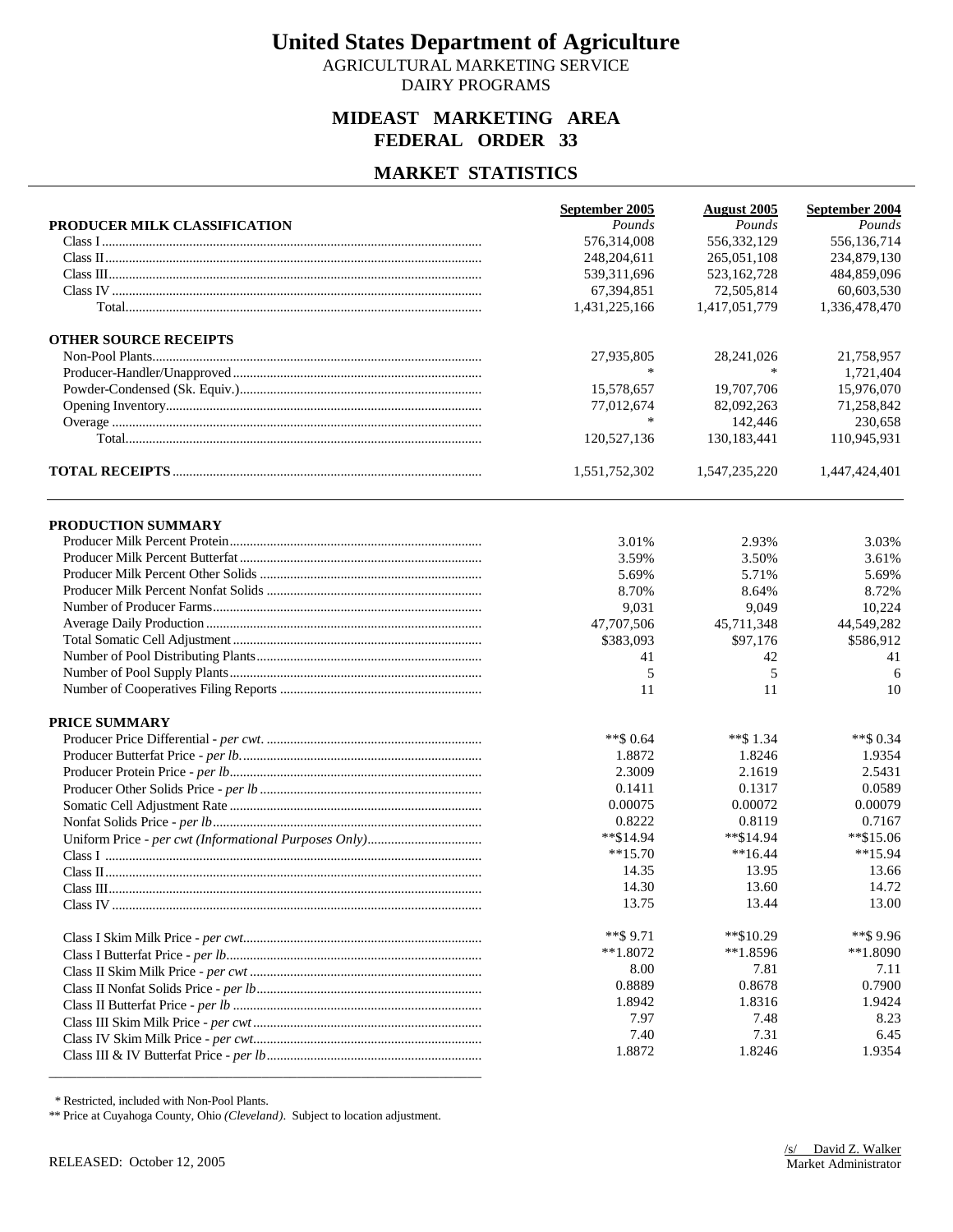AGRICULTURAL MARKETING SERVICE DAIRY PROGRAMS

### **MIDEAST MARKETING AREA FEDERAL ORDER 33**

### **MARKET STATISTICS**

|                              | October 2005  | September 2005 | October 2004  |
|------------------------------|---------------|----------------|---------------|
| PRODUCER MILK CLASSIFICATION | Pounds        | Pounds         | Pounds        |
|                              | 564,763,861   | 576,314,008    | 553,822,166   |
|                              | 254,315,050   | 248,204,611    | 231,700,427   |
|                              | 546,973,673   | 539, 311, 696  | 681,818,031   |
|                              | 87,094,039    | 67,394,851     | 78,436,041    |
|                              | 1,453,146,623 | 1,431,225,166  | 1,545,776,665 |
| <b>OTHER SOURCE RECEIPTS</b> |               |                |               |
|                              | 36,027,290    | 27,935,805     | 25,209,194    |
|                              | $\ast$        | $\ast$         | 1,876,902     |
|                              | 13,241,029    | 15,578,657     | 13,367,168    |
|                              | 71,783,731    | 77,012,674     | 82,830,218    |
|                              | 306,045       | $\ast$         | 238,644       |
|                              | 121,358,095   | 120,527,136    | 123,522,126   |
|                              | 1,574,504,718 | 1,551,752,302  | 1,669,298,791 |
| PRODUCTION SUMMARY           |               |                |               |
|                              | 3.09%         | 3.01%          | 3.10%         |
|                              | 3.72%         | 3.59%          | 3.72%         |
|                              | 5.68%         | 5.69%          | 5.69%         |
|                              | 8.77%         | 8.70%          | 8.79%         |
|                              | 8,938         | 9,031          | 10,183        |
|                              | 46,875,698    | 47,707,506     | 49,863,763    |
|                              | \$704,318     | \$383,093      | \$1,082,260   |
|                              | 42            | 41             | 41            |
|                              | 5             | 5              | 7             |
|                              | 11            | 11             | 10            |
| PRICE SUMMARY                |               |                |               |
|                              | $**$ \$ 0.56  | **\$ 0.64      | $**$ \$ 0.73  |
|                              | 1.8256        | 1.8872         | 1.9020        |
|                              | 2.3780        | 2.3009         | 2.3814        |
|                              | 0.1491        | 0.1411         | 0.0677        |
|                              | 0.00075       | 0.00075        | 0.00076       |
|                              | 0.8310        | 0.8222         | 0.7093        |
|                              | **\$14.91     | $*$ $$14.94$   | $*$ \$14.89   |
|                              | $**16.27$     | $**15.70$      | $**16.78$     |
|                              | 14.25         | 14.35          | 13.57         |
|                              | 14.35         | 14.30          | 14.16         |
|                              | 13.61         | 13.75          | 12.81         |
|                              | ** \$9.96     | $**$ \$9.71    | $*$ \$10.53   |
|                              | $**1.9018$    | $**1.8072$     | $**1.8915$    |
|                              | 8.12          | 8.00           | 7.14          |
|                              | 0.9022        | 0.8889         | 0.7933        |
|                              | 1.8326        | 1.8942         | 1.9090        |
|                              | 8.25          | 7.97           | 7.78          |
|                              | 7.48          | 7.40           | 6.38          |
|                              | 1.8256        | 1.8872         | 1.9020        |

\* Restricted, included with Non-Pool Plants.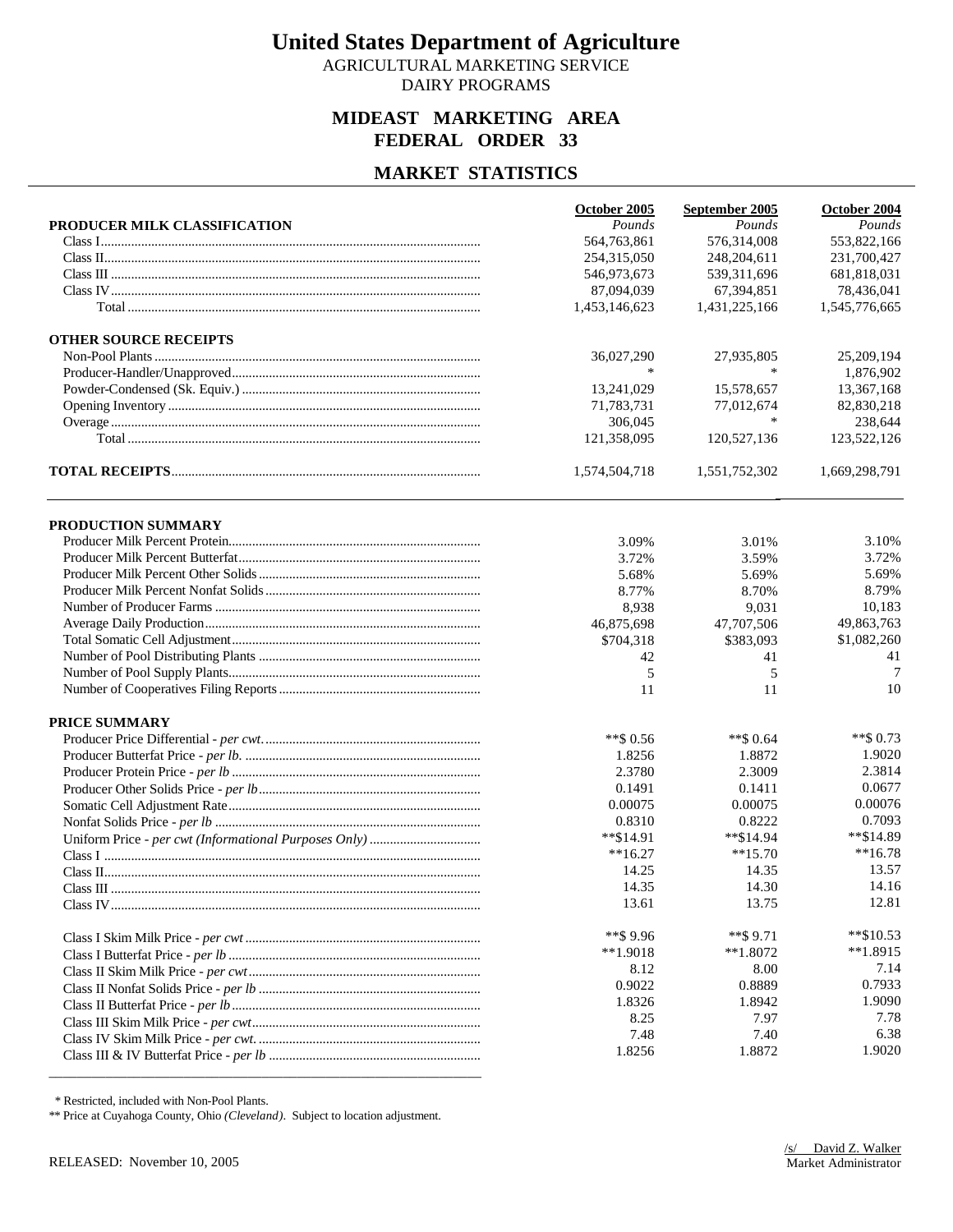AGRICULTURAL MARKETING SERVICE DAIRY PROGRAMS

### **MIDEAST MARKETING AREA FEDERAL ORDER 33**

### **MARKET STATISTICS**

|                                                                                                                                                                                                                                                                                                                                                                                                      | November 2005  | October 2005   | November 2004 |
|------------------------------------------------------------------------------------------------------------------------------------------------------------------------------------------------------------------------------------------------------------------------------------------------------------------------------------------------------------------------------------------------------|----------------|----------------|---------------|
| PRODUCER MILK CLASSIFICATION                                                                                                                                                                                                                                                                                                                                                                         | Pounds         | Pounds         | Pounds        |
|                                                                                                                                                                                                                                                                                                                                                                                                      | 561,815,241    | 564,763,861    | 562,288,579   |
|                                                                                                                                                                                                                                                                                                                                                                                                      | 215,164,155    | 254,315,050    | 220,798,136   |
| $\label{eq:Class} Class~III\  \, \ldots\  \, \ldots\  \, \ldots\  \, \ldots\  \, \ldots\  \, \ldots\  \, \ldots\  \, \ldots\  \, \ldots\  \, \ldots\  \, \ldots\  \, \ldots\  \, \ldots\  \, \ldots\  \, \ldots\  \, \ldots\  \, \ldots\  \, \ldots\  \, \ldots\  \, \ldots\  \, \ldots\  \, \ldots\  \, \ldots\  \, \ldots\  \, \ldots\  \, \ldots\  \, \ldots\  \, \ldots\  \, \ldots\  \, \ldots$ | 534,163,881    | 546,973,673    | 639,139,516   |
|                                                                                                                                                                                                                                                                                                                                                                                                      | 93,432,358     | 87,094,039     | 54,501,319    |
|                                                                                                                                                                                                                                                                                                                                                                                                      | 1,404,575,635  | 1,453,146,623  | 1,476,727,550 |
| <b>OTHER SOURCE RECEIPTS</b>                                                                                                                                                                                                                                                                                                                                                                         |                |                |               |
|                                                                                                                                                                                                                                                                                                                                                                                                      | 34,566,289     | 36,027,290     | 24,002,427    |
|                                                                                                                                                                                                                                                                                                                                                                                                      | 1,153,561      | $\ast$         | 1,631,242     |
|                                                                                                                                                                                                                                                                                                                                                                                                      | 13,003,416     | 13,241,029     | 13,458,933    |
|                                                                                                                                                                                                                                                                                                                                                                                                      | 86,621,038     | 71,783,731     | 90,394,258    |
|                                                                                                                                                                                                                                                                                                                                                                                                      | 301,342        | 306,045        |               |
|                                                                                                                                                                                                                                                                                                                                                                                                      | 135,645,646    | 121,358,095    | 129,486,860   |
|                                                                                                                                                                                                                                                                                                                                                                                                      | 1,540,221,281  | 1,574,504,718  | 1,606,214,410 |
| <b>PRODUCTION SUMMARY</b>                                                                                                                                                                                                                                                                                                                                                                            |                |                |               |
|                                                                                                                                                                                                                                                                                                                                                                                                      | 3.13%          | 3.09%          | 3.11%         |
|                                                                                                                                                                                                                                                                                                                                                                                                      | 3.80%          | 3.72%          | 3.77%         |
|                                                                                                                                                                                                                                                                                                                                                                                                      | 5.70%          | 5.68%          | 5.68%         |
|                                                                                                                                                                                                                                                                                                                                                                                                      | 8.83%          | 8.77%          | 8.79%         |
|                                                                                                                                                                                                                                                                                                                                                                                                      | 8,893          | 8,938          | 10,223        |
|                                                                                                                                                                                                                                                                                                                                                                                                      | 46,819,188     | 46,875,698     | 49,224,252    |
|                                                                                                                                                                                                                                                                                                                                                                                                      | \$886,470      | \$704,318      | \$1,219,235   |
|                                                                                                                                                                                                                                                                                                                                                                                                      | 42             | 42             | 42            |
|                                                                                                                                                                                                                                                                                                                                                                                                      | 5              | 5              | 7             |
|                                                                                                                                                                                                                                                                                                                                                                                                      | 11             | 11             | 11            |
| PRICE SUMMARY                                                                                                                                                                                                                                                                                                                                                                                        |                |                |               |
|                                                                                                                                                                                                                                                                                                                                                                                                      | **\$ $1.00$    | $**$ \$ 0.56   | ** \$0.32     |
|                                                                                                                                                                                                                                                                                                                                                                                                      | 1.6114         | 1.8256         | 2.0489        |
|                                                                                                                                                                                                                                                                                                                                                                                                      | 2.2724         | 2.3780         | 2.4297        |
|                                                                                                                                                                                                                                                                                                                                                                                                      | 0.1606         | 0.1491         | 0.0800        |
|                                                                                                                                                                                                                                                                                                                                                                                                      | 0.00070        | 0.00075        | 0.00079       |
|                                                                                                                                                                                                                                                                                                                                                                                                      | 0.8351         | 0.8310         | 0.7098        |
|                                                                                                                                                                                                                                                                                                                                                                                                      | $*$ \$14.35    | $*$ \$14.91    | $*$ \$15.21   |
|                                                                                                                                                                                                                                                                                                                                                                                                      | $**16.56$      | $**16.27$      | $**16.29$     |
|                                                                                                                                                                                                                                                                                                                                                                                                      | 13.49          | 14.25          | 14.09         |
|                                                                                                                                                                                                                                                                                                                                                                                                      | 13.35          | 14.35          | 14.89         |
|                                                                                                                                                                                                                                                                                                                                                                                                      | 12.90          | 13.61          | 13.34         |
|                                                                                                                                                                                                                                                                                                                                                                                                      | $*$ \$10.48    | $**$ \$9.96    | $**$ \$9.81   |
|                                                                                                                                                                                                                                                                                                                                                                                                      | $**1.8426$     | $**1.9018$     | $*1.9488$     |
|                                                                                                                                                                                                                                                                                                                                                                                                      | 8.11           | 8.12           | 7.14          |
|                                                                                                                                                                                                                                                                                                                                                                                                      | 0.9011         | 0.9022         | 0.7933        |
|                                                                                                                                                                                                                                                                                                                                                                                                      | 1.6184         | 1.8326         | 2.0559        |
|                                                                                                                                                                                                                                                                                                                                                                                                      | 7.99           | 8.25           | 8.00          |
|                                                                                                                                                                                                                                                                                                                                                                                                      | 7.52<br>1.6114 | 7.48<br>1.8256 | 6.39          |
|                                                                                                                                                                                                                                                                                                                                                                                                      |                |                | 2.0489        |

\* Restricted, included with Non-Pool Plants.